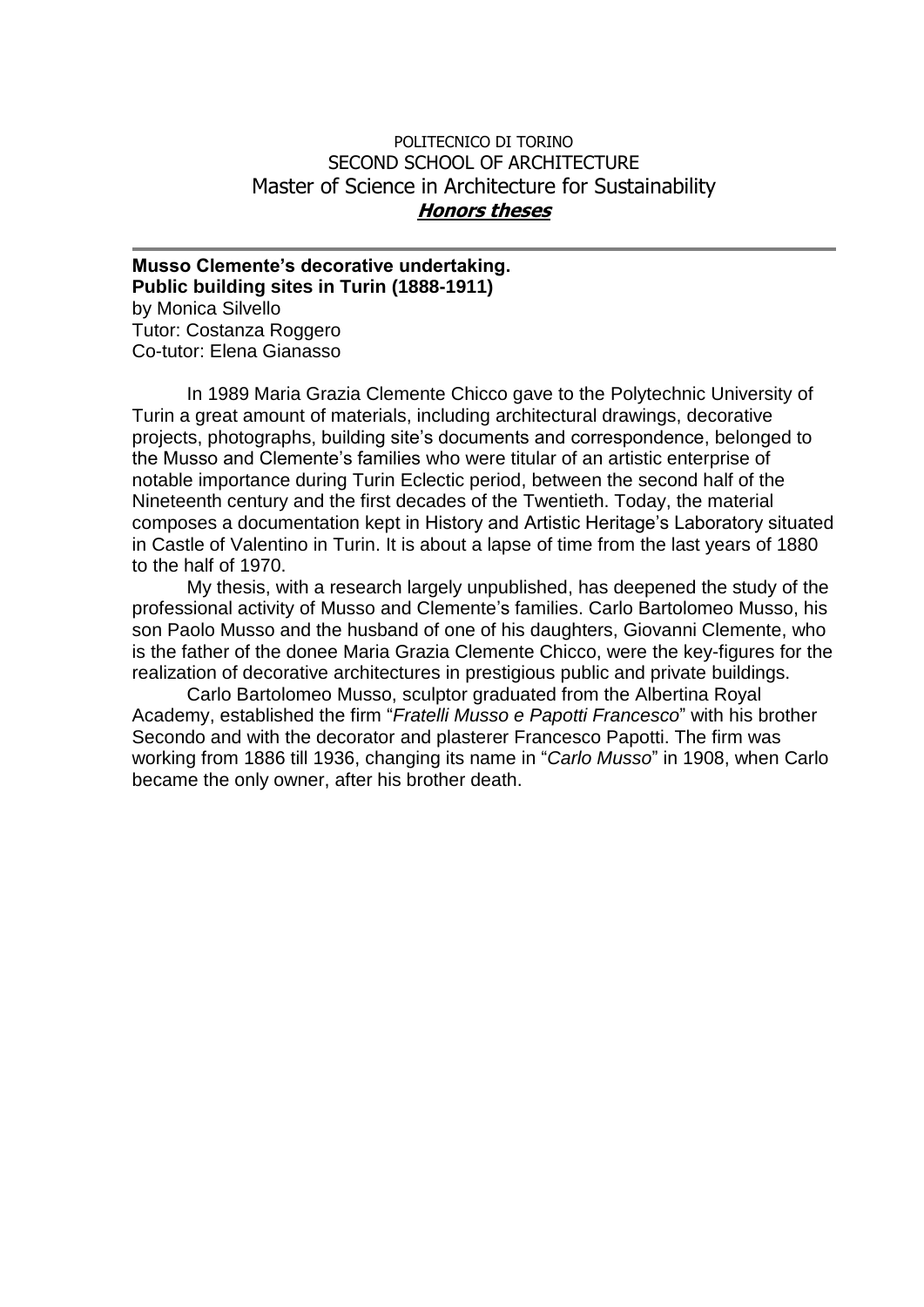

POLYTECHNIC UNIVERSITY OF TURIN, HISTORY AND ARTISTIC HERITAGE'S LABORATORY, MC 418, *Families*, Montà d'Alba, 1910-1913. We can see: Carlo Musso (the first sitting to the left), Paolo Musso (the first standing to the left) and Giovanni Clemente (the first standing to the right)

The firm, which was known because of its quality about interior and exterior decorations, executed works with gypsum and stucco in imitation of marble, cement and artificial stone.

I studied exterior and interior ornaments mostly made by the "*Fratelli Musso e Papotti Francesco*" firm, which later became "*Carlo Musso*". I analyzed the Umberto I Arcade, the Mole Antonelliana, that is the symbol of the 19<sup>th</sup> century Turin, the Poste e Telegrafi Palace, building sites in Vittorio Alfieri Street and the Porta Nuova railway station, that was the symbol of cultural progress of Eclecticism. These were public commission's buildings that offer a detailed account of work's organization and site management.

Were compared information in the Musso Clemente's fund with those of various chancery including Historical Archives of the City of Turin, Archives of Mauriziano Order and Royal Library of Turin. A well-established historic architectural research methodology allowed to reveal the work of the firm and to find some information about organization of workers and yards, revealing their cost too. This data is not always easily identifiable.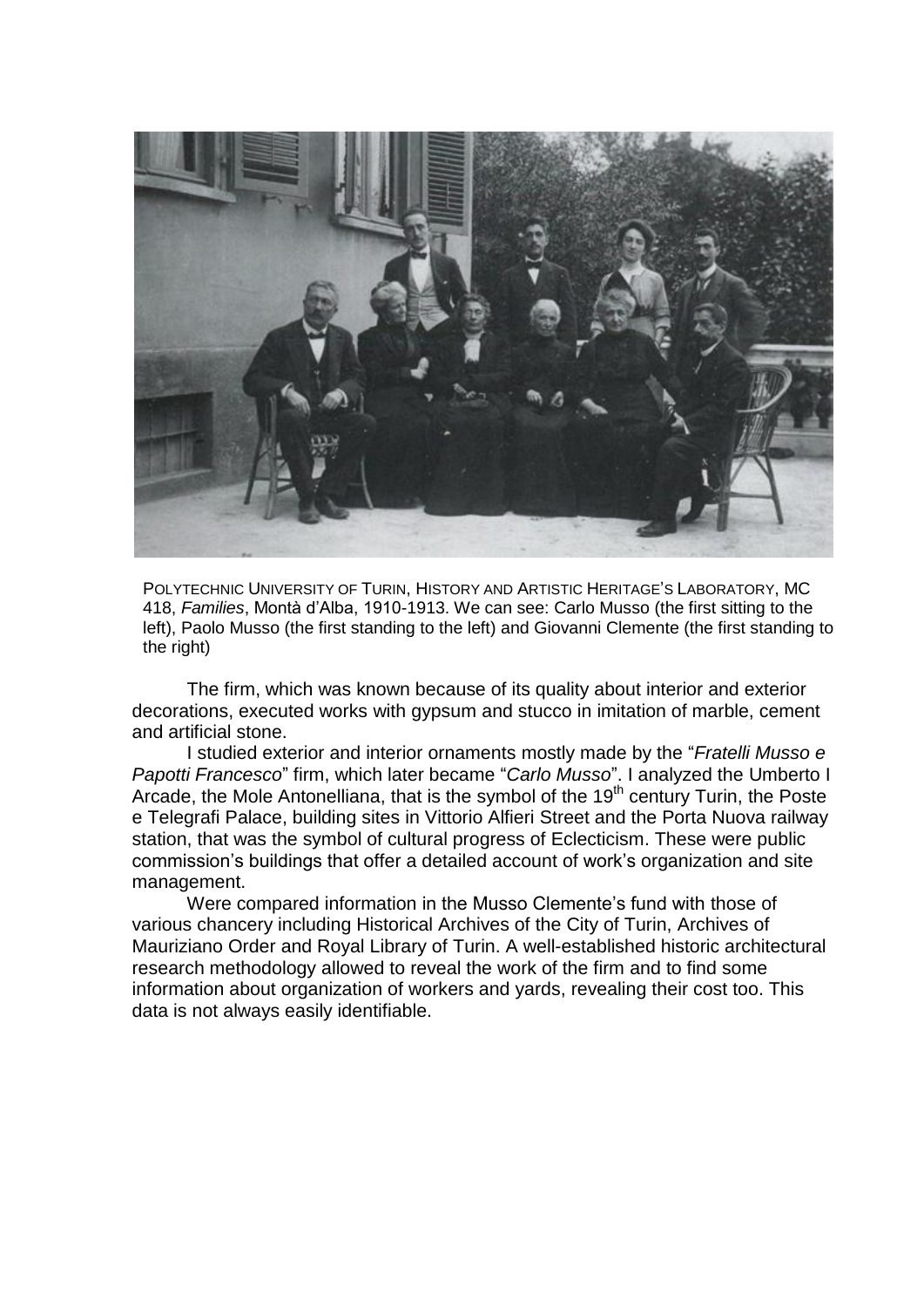

(A) POLYTECHNIC UNIVERSITY OF TURIN, HISTORY AND ARTISTIC HERITAGE'S LABORATORY, MC 693.2, *Project of No. 7 groins to be carried out in Umberto I Arcade* made by painter Placido Mossello, Montà d'Alba, 29 September 1889.

(B) POLYTECHNIC UNIVERSITY OF TURIN, HISTORY AND ARTISTIC HERITAGE'S LABORATORY, MC 94.2, *Mole Antonelliana, Turin: monochrome positive.* Workers photographed on scaffolding under the arches of the third order, Turin [1905-1906].

(C) POLYTECHNIC UNIVERSITY OF TURIN, HISTORY AND ARTISTIC HERITAGE'S LABORATORY, MC 57.2, *Poste e Telegrafi Palace. Ceiling of the vestibule.* Project for decoration of the elliptical entrance hall ceiling, Turin [1906-1911].

(D) POLYTECHNIC UNIVERSITY OF TURIN, HISTORY AND ARTISTIC HERITAGE'S LABORATORY, MC 242, *Musso's project for decoration of the Royal Room in Porta Nuova railway station*, Turin [1898, 1908-1911]